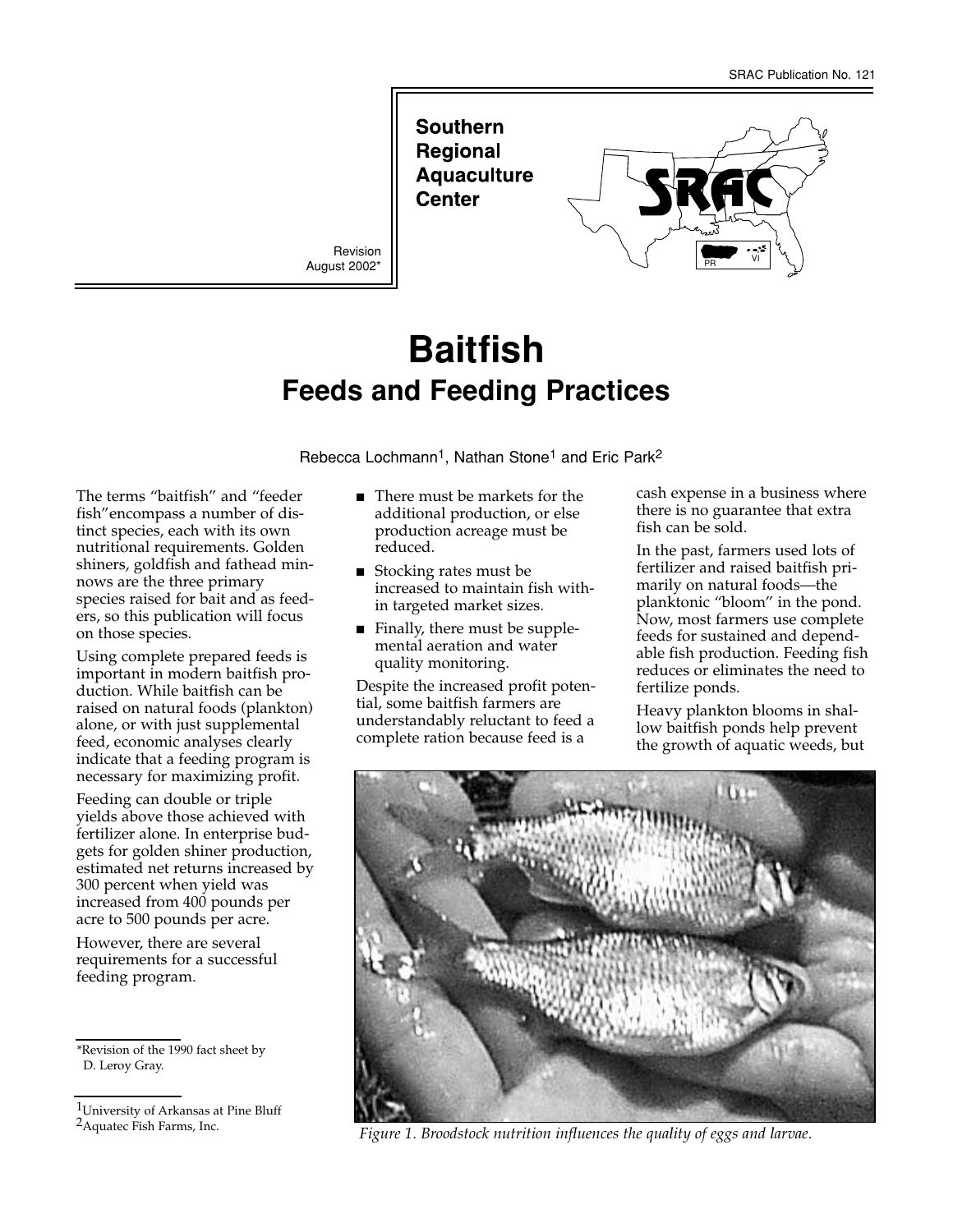the nutritional value of plankton in heavy blooms is questionable. Blue-green algae, in particular, may be poorly digested.

When fish are fed there is a greater risk of water quality problems, especially low dissolved oxygen. Production ponds for golden shiners and fathead minnows should have permanent aeration equipment operating at a rate of at least  $\frac{1}{2}$  HP per acre. Using higher aeration rates and multiple aerators likely would be beneficial, as these species do not concentrate around aerators during episodes of low dissolved oxygen. Goldfish are extremely tolerant of low dissolved oxygen concentrations. Aeration appears to stimulate goldfish growth, so regular aeration is not recommended for ponds where feeder goldfish are being held.

Ammonia can also cause water quality problems, but it is typically seen at concentrations below 0.2 mg N/L except after a bloom crash (sudden die-off of pond plankton) or as a result of overfeeding. The uneaten feed that increases ammonia can also cause hydrogen sulfide (a toxic gas) to form in pond sediments. Baitfish species are extremely sensitive to even low concentrations of hydrogen sulfide (reportedly as little as 5 parts per billion), so it is very important not to overfeed.

## **Baitfish diets**

The nutritional requirements of baitfish are similar to those of other cultured, warmwater fish species. But some things about feeding batifish are different. Baitfish get much of their nutrition from natural foods. They can be given feed containing higher levels of fat than is found in diets for food fish, because a "fatty" baitfish is not undesirable and stored fats help maintain baitfish during the marketing process. Most cultured baitfish are young fish, from hatching to 18 months of age. Also, feeding rates for baitfish are often restricted to keep them from growing too big for market. These factors affect both baitfish diet composition and feeding practices.

## **Protein**

Protein is an expensive ingredient in diets. Studies show that juvenile golden shiners and goldfish grow just as well on diets with 29 percent crude protein as they do on diets with higher levels (see SRAC publication #124). Animal



*Figure 2. Baitfish producers use truck-mounted blowers to distribute feed.*

proteins are apparently not needed in baitfish diets beyond the fry stage (this has not been addressed in fry). Golden shiners fed a diet formulated with all-vegetable protein performed as well as fish fed diets containing 5, 10 or 20 percent fish meal. The balance between protein and energy in fish diets is important. If a diet contains excess protein, the excess will be used for energy rather than growth, a waste of an expensive ingredient. If it contains excess energy, feed consumption will be reduced to the point that fish may not consume enough protein for growth.

## **Lipids**

Lipids (fats and oils) provide essential fatty acids and are a source of energy. Diets high in lipids have been tested for baitfish, because stored fats should help fish survive the marketing process. Results to date indicate differences among fish species. In a pond study, golden shiners fed high-lipid (13 percent) diets weighed less than fish fed a diet with 4 percent lipids. However, goldfish fed a 24 percent protein feed with 13 percent lipids gained more weight, showed better feed efficiency, and had higher net yields and whole-body lipids than fish fed diets with 4 percent lipids. For baitfish reared indoors, high-lipid diets must also have higher protein levels to maintain a proper energy-to-protein ratio. This is not necessarily true for culture systems with plankton (e.g., ponds), where fish can obtain the extra protein they need from natural foods.

## **Carbohydrates**

Starches are energy sources for baitfish species. At a fixed carbohydrate level, complex carbohydrates (starches) improved golden shiner growth more than simple sugars. Within limits, fats and carbohydrates can be used interchangeably as energy sources. Fish grow equally well on a wide range of dietary carbohydrate-tolipid ratios, from 1:1 (equal amounts of each) to 27:1.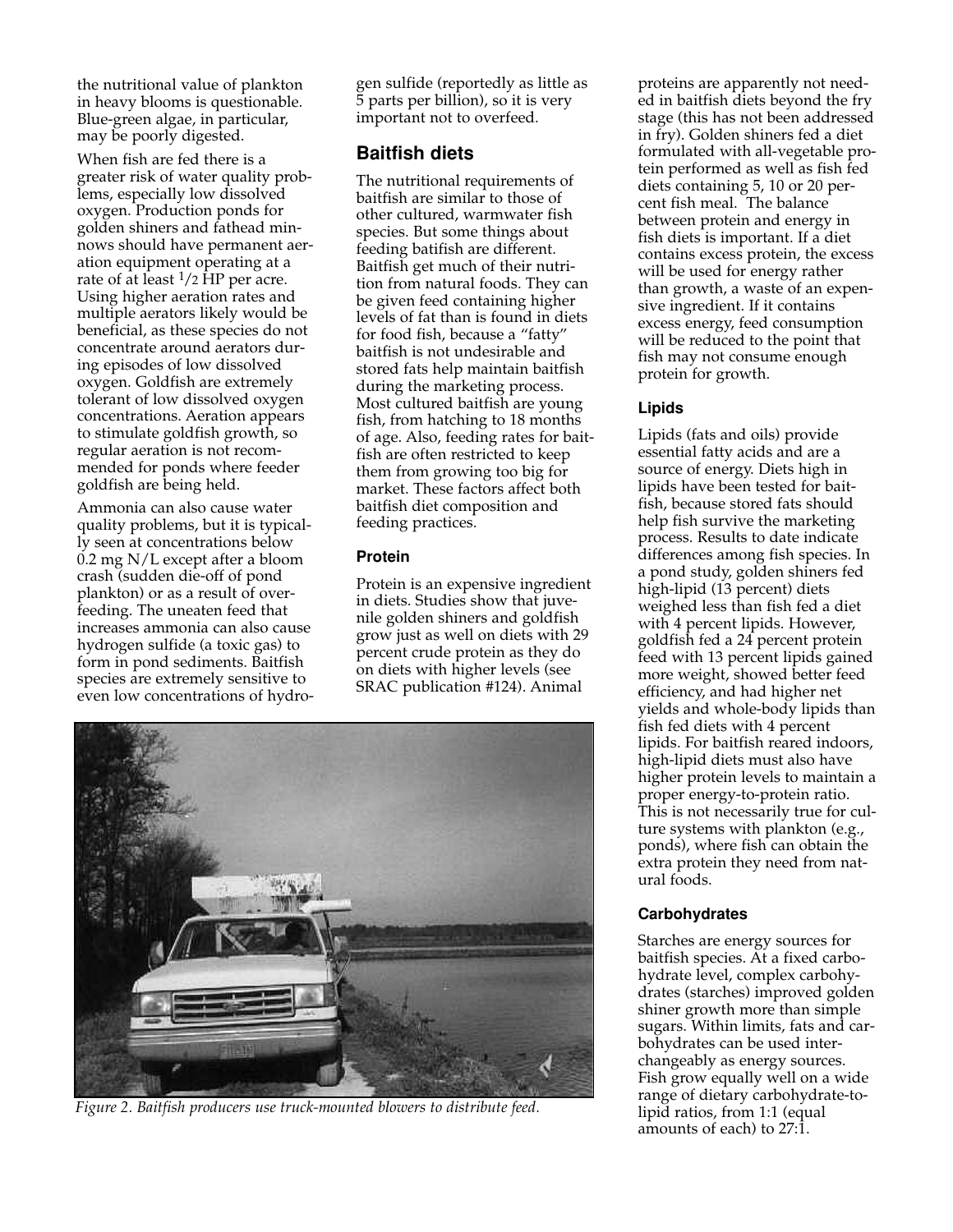#### **Vitamins**

Although golden shiners in ponds do not need vitamin and mineral supplements in order to grow well, the additional cost of a vitamin-mineral premix is relatively small, and it might be of benefit in rare cases where the natural pond bloom is inadequate. Vitamin and mineral supplements may also make baitfish more resistant to stress. Vitamin C is required in the diet of golden shiners raised in indoor facilities.

## **Practical diets**

Baitfish farmers used to prepare diets using recommended formulas. Now those who feed complete rations purchase commercial products that are formulated on a least-cost basis, as are used in channel catfish culture. However, least-cost feed formulation can't be done as accurately for baitfish diets as for catfish, because there is no digestibility information for baitfish as yet. Manufacturers of baitfish diets use soybean meal as the main source of protein because it is relatively inexpensive and widely available. The lipid content can be increased by using full-fat soybeans. Whole-cooked corn is not well used by golden shiners, but corn derivatives such as starch, gluten and oil are readily used.

In reality, few baitfish producers purchase enough feed to warrant having a feed mill formulate a diet specifically for baitfish, and most "baitfish" feeds are actually catfish diets. However, these can be modified easily. For example, to create a high-lipid diet, increase the amount of fat added as a topdressing (normally applied at  $1\frac{1}{2}$ to 2 percent to control fines). Based on research to date, a recommended growout feed for baitfish would be a catfish diet with 28 percent crude protein and 5 percent additional fat. Catfish diets usually have a total fat content of  $6\frac{1}{2}$  to 7 percent  $\left(\frac{4\frac{1}{2}}{2}\right)$  percent fat in the diet and  $1\frac{1}{2}$  to 2 percent fat sprayed on the surface), so an additional 5 percent would increase the total fat content to 10 to 12 percent.



*Figure 3. Stored fats are beneficial for maintaining baitfish through the marketing process.*

Future research will focus on practical diets for baitfish broodstock and fry. Based on research with other species, the quality of the diet fed to broodstock strongly influences egg quality and the survival of young fish. In a preliminary trial, golden shiner broodstock fed a trout chow diet continued to produce eggs over the entire  $2^{1/2}$ -month spawning season, while fish size almost doubled.

#### **Feed form**

Feed can be purchased as meals (finely ground feed), crumbles (broken pellets) or whole pellets. In past research, feed form had little effect on fish yield, but the studies were conducted at relatively low densities and feeding rates where water quality was not a factor.

Commercial, extruded feeds are available in several pellet sizes. Small pellets (e.g.,  $\frac{3}{3}$  inch) can be consumed whole, but are more expensive. In commercial production ponds, farmers have successfully used regular catfish pellets  $(1/8$  to  $\frac{5}{32}$  inch) for small baitfish, as the fish are able to nibble away the softening pellets before the feed reaches the opposite bank. For routine feeding, floating

extruded feeds are better than sinking feeds.

The extrusion process increases the digestibility of certain feed ingredients, but the major advantage is that the farmer can see fish consume the feed, so that fish are not overfed.

Compressed pellets sink to the pond bottom and quickly fall apart in water; the feed particles sink into soft pond sediment. Extruded pellets normally float, but can be manufactured to be slow-sinking or sinking for winter feeding. Extruded feeds that sink will sit on top of pond bottom sediment and remain available to fish. Compressed pellets are used for "baiting in" fish for harvest; because they disintegrate rapidly, no leftover pellets are caught up with the fish in the harvest seine as happens with extruded pellets.

In a winter feeding study, fish fed a crumbled, extruded pellet were in significantly better condition (plumper) at harvest than fish fed a sinking pellet, although the two groups showed little difference in average weight. The commercial diets tested in this study were not identical, so it is unclear whether the results were strictly due to feed form or whether diet composition was also a factor.